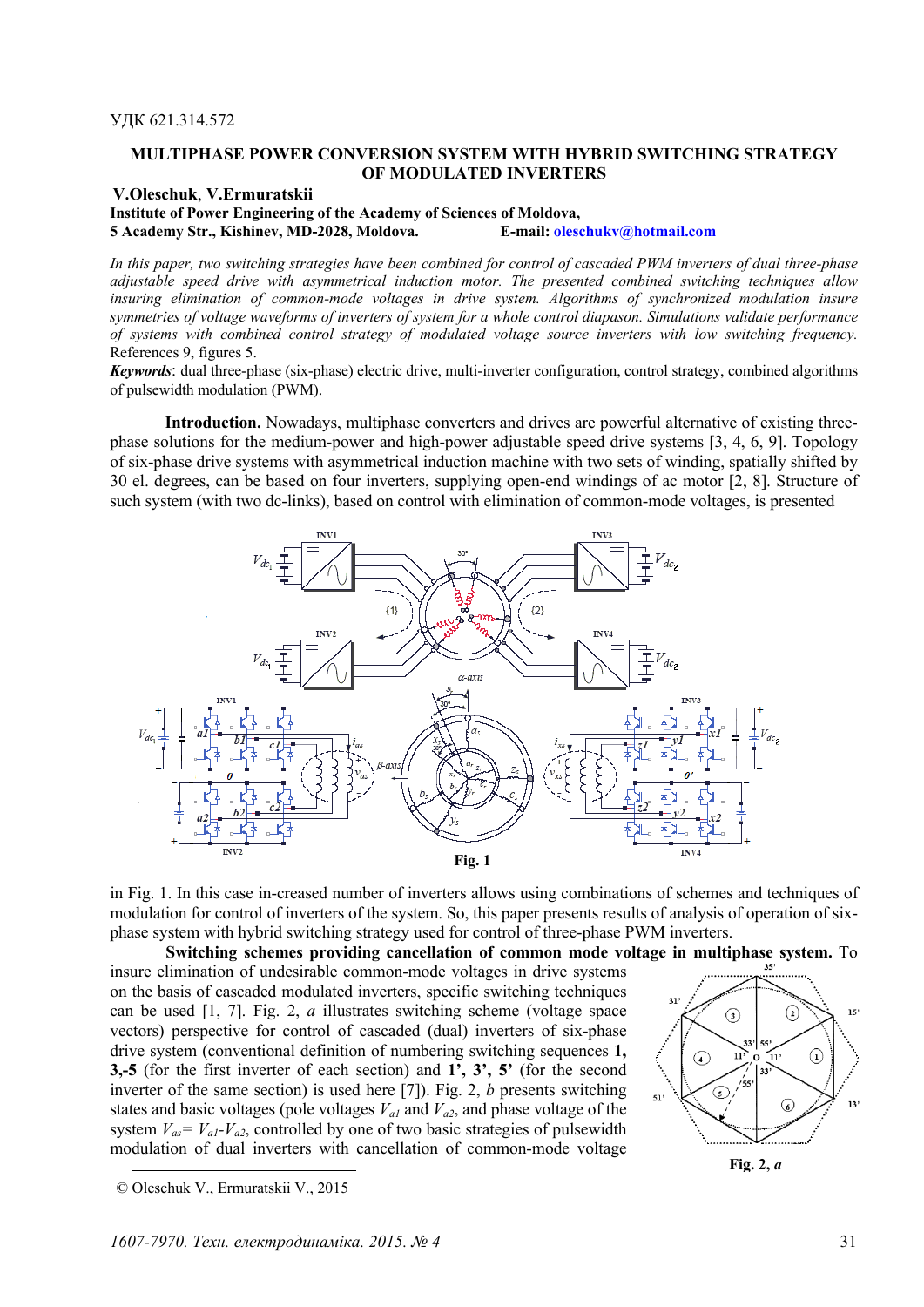(**N**o-**C**ommon-**M**ode voltage **P**ulse **W**idth **M**odulation **1** (**NCMPWM1**)). Fig. 2,*c* shows the corresponding curves of the second basic version of such PWM strategy for dual inverters (**NCMPWM2**).

In order to provide voltage waveform symmetries of modulated inverters, method of synchronized PWM [5] can be used for modulation of voltage waveforms of each inverter of the system.



#### **Simulation of processes in multiphase system with hybrid switching strategy of inverters.**

Figs.  $3 - 4$  present results of MATLAB simulation (in the general form) of six-phase system on the basis of four (two + two) cascaded inverters (Fig. 1). The first inverter group (**INV1+INV2**) is controlled by **NCMPWM1** control scheme, and the second inverter group (**INV3+INV4**) is controlled by **NCMPWM2** control algorithm. Determination of voltage pulse patterns and dwell-times of duty cycles of inverters is based in this case on techniques of synchronous pulsewidth modulation, described in [5, 6].

Fig. 3, *a*, *b* shows output voltages and spectral composition of two phase voltages for the system with equal voltages of dc-links, operating in the zone of low fundamental frequency (*F=*20 Hz*,* coefficients of modulation of four inverters  $m_1 = m_2 = m_3 = m_4 = 0.4$ . Switching frequency of inverters is equal to  $F_s = 1$  kHz for the all presented control modes.

Fig. 3, *c*, *d* presents output voltages and harmonic composition of the phase voltages of system with non-equal dc-voltages  $(V_{dc2}=0.75V_{dc1}$ ,  $m_1=m_2=0.7$ ,  $m_3=m_4=0.933$ ), operating in the zone of medium fundamental frequency (*F=*35 Hz).

Fig. 4, *a*, *b* shows output voltages and spectra of two phase voltages for the system with other distribution of non-equal dc-sources ( $V_{dc1} = 0.8V_{dc2}$ ,  $m_1 = m_2 = 0.875$ ,  $m_3 = m_4 = 0.7$ ,  $F = 35$  Hz).

Fig. 4, *c*, *d* illustrates operation of system with equal voltages of dc-links in the zone of higher fundamental frequency (in the zone of overmodulation,  $F=47.5$  Hz,  $m_1=m_2=m_3=m_4=0.95$ ).

Presented in Figs. 3,*b*, 3,*d*, 4,*b* and 4,*d* spectrograms show, that spectra of the phase voltages of six-phase system with hybrid control and modulation strategy of inverters include only odd (non-triplen) components, without other undesirable spectral components. Comparison of spectrograms, presented in Fig. 3, *d* and Fig. 4, *b*, shows, that the proposed hybrid switching techniques of inverters insure, by the corresponding linear variation of coefficients of modulation of inverters, equal value of the fundamental harmonics of the phase voltages for different ratios between magnitudes of dc-voltages of dual three-phase (six-phase) system.

For comparison of integral harmonic characteristics of phase voltages of asymmetrical dual threephase (six-phase) system with hybrid switching strategy of modulated inverters, Fig. 5 presents calculation results of averaged Weighted Total Harmonic Distortion factor (*WTHD*) versus coefficient of modulation *m*

 $(m_l)$  for the motor phase voltage  $V_{as}$  (averaged values of  $WTHD = (1/V_{as_1})(\sum_{k=2}^{n}$ 1000 2  $(1/V_{as_1})(\sum_{s_k}/k)^2)^{0.5}$ *k*  $WTHD = (1/V_{as_1})(\sum_{s_k}(V_{as_k}/k)^2)^{0.5}$  for systems with

the two mentioned above control schemes (**NCMPWM1** and **NCMPWM2**), for conventional *Volts/Hertz* adjustment mode of the system ( $F_s$ =1 kHz). Three control modes have been analyzed: a)  $V_{dc1} = V_{dc2}$  (solid curves); b)  $V_{dc2} = 0.85V_{dc1}$  (dash-dot lines); c)  $V_{dc2} = 0.7V_{dc1}$  (dotted lines) in Fig. 5.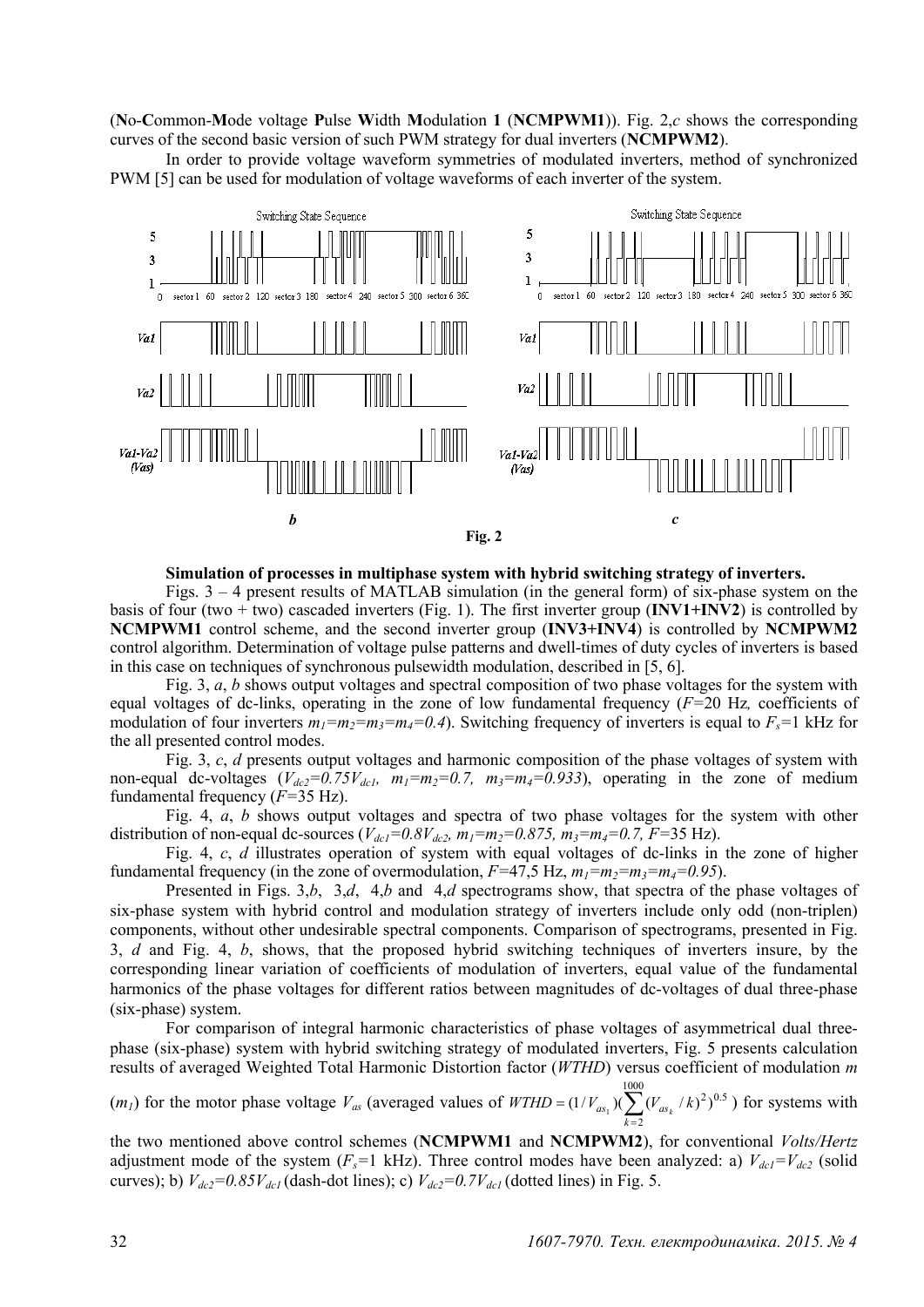

**Fig. 3** 

**Conclusion.** It has been shown possibility of hybridization of switching strategies for modulated inverters of six-phase multi-inverter drive. Hybrid switching techniques can be used successfully for control of power system (with low switching frequency of inverters) with non-equal voltages of dc-links. In this case the proposed combined switching techniques of inverters insure, by the corresponding linear variation of coefficients of modulation of inverters, equal magnitude of the fundamental harmonics of the phase voltages for different ratios between dc-voltages of six-phase system. Hybrid PWM strategy can be used also for further optimization of processes in multi-inverter systems. Combination of hybrid switching schemes with algorithms of synchronous PWM for control of inverters assures waveform symmetries of the phase voltages of the system. Voltage spectrograms do not contain in this case undesirable sub-harmonics.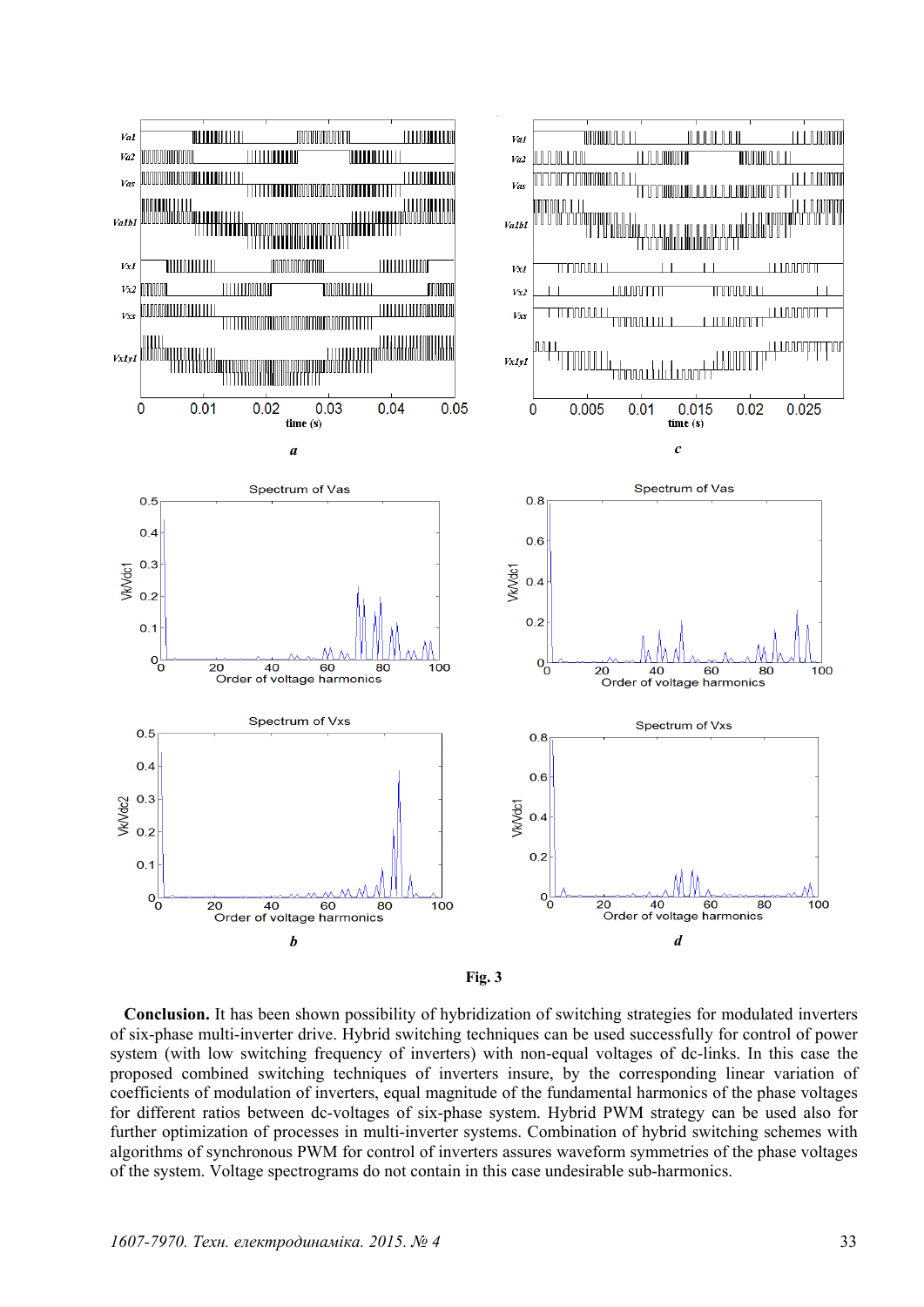



**1.** *Baiju M.R., Mohapatra K.K., Kanchan R.S., Gopakumar K.* A dual two-level inverter scheme with common mode voltage elimination for an induction motor drive // IEEE Trans. on Power Electron. – 2004. – Vol. 19. – No 3. – Pp. 794-805.

**2.** *Grandi G., Sanjeevkumar P., Casadei D.* Preliminary hardware implementation of a six-phase quad-inverter induction motor drive // Proc. of the European Power Electronics Conf. (EPE'2011). – 2011. – 9 p.

**3**. *Hadiouche D., Baghli L., Rezzoug A.* Space-vector PWM techniques for dual three-phase ac machine: Analysis, performance evaluation, and DSP implementation // IEEE Trans. on Ind. Appl. – 2006. – Vol. 42. – No 4. – Pp. 1112– 1122.